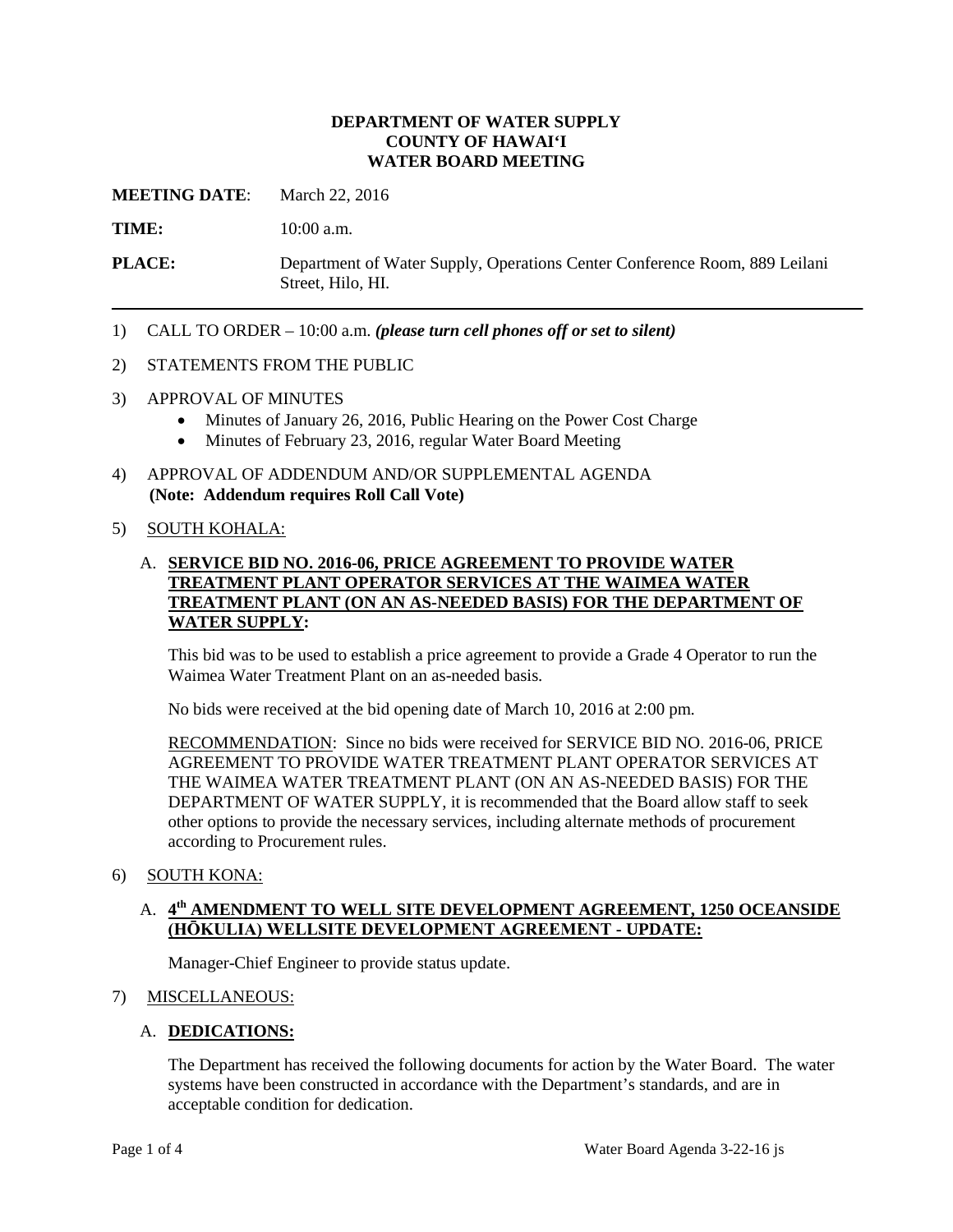## **1. GRANT OF NON-EXCLUSIVE EASEMENT AND BILL OF SALE**

Grantor: University of Hawai'i Final Inspection: TBD UH Hilo Water Infrastructure Improvements (for Access and Waterline Improvements) Tax Map Key: (3) 2-4-001:122 Water System Cost: \$840,276.00

#### Grantor: University of Hawai'i Final Inspection: TBD **2. GRANT OF EXCLUSIVE EASEMENT AND BILL OF SALE**  UH Hilo Water Infrastructure Improvements (for Well Site Improvements) Tax Map Key: (3) 2-4-001:122 Water System Cost: \$1,634,375.00

 to the approval of the Corporation Counsel, and that either the Chairperson the Vice-Chairperson RECOMMENDATION: It is recommended that the Water Board accept these documents subject be authorized to sign the documents.

## B. **STANDPIPE SIGNUP PROCEDURES:**

 to provide additional standpipe services. The Department has several vacant standpipe accounts Due to the ongoing dry weather conditions across the island, the Department anticipates the need that can be utilized, and would like to propose application procedures for discussion and implementation.

**RECOMMENDATION:** It is recommended that the Water Board discuss and approve the standpipe application procedures for implementation by the Department.

## C. **DEPARTMENT OF WATER SUPPLY PROPOSED OPERATING AND 5-YEAR CAPITAL IMPROVEMENT PROJECTS (CIP) BUDGETS FOR FISCAL YEAR: (FY) 2017:**

 this meeting to accept public testimony. The Board may change either Budget, or adopt them as The Department's FY 2017 Operating Budget, totaling \$53,901,500, and 5-Year CIP Budget for FY 2017–2021, has been distributed for the Board's review. A public hearing was held prior to presented over two readings.

RECOMMENDATION: It is recommended that the Water Board approve the Department's FY 2017 Operating budget and 5-year C.I.P. budgets for Fiscal Years 2017-2021 on this first of two readings.

# D. **PROPOSED ENERGY CIP RATE:**

In conjunction with the Department's FY 2017 Operating Budget, a new rate is being proposed to fund projects intended to reduce the department's dependence on purchased power, which is budgeted at \$22 million in FY 2017. A public hearing was held prior to this meeting to accept public testimony.

The concept for this new rate was developed as a result of a funding option recommendation in the Department's 2015 Energy Evaluation Report.

The energy rate is budgeted at \$0.05 per 1,000 gallons, and is expected to generate \$460,000.00 in FY 2017, to be used on 2 projects:

- • To install power factor correction capacitors at 16 well sites (\$240,000.00); and
- To install variable frequency drives at 2 well sites (\$220,000.00).

The energy rate is to be adjusted annually, depending on projects to be funded.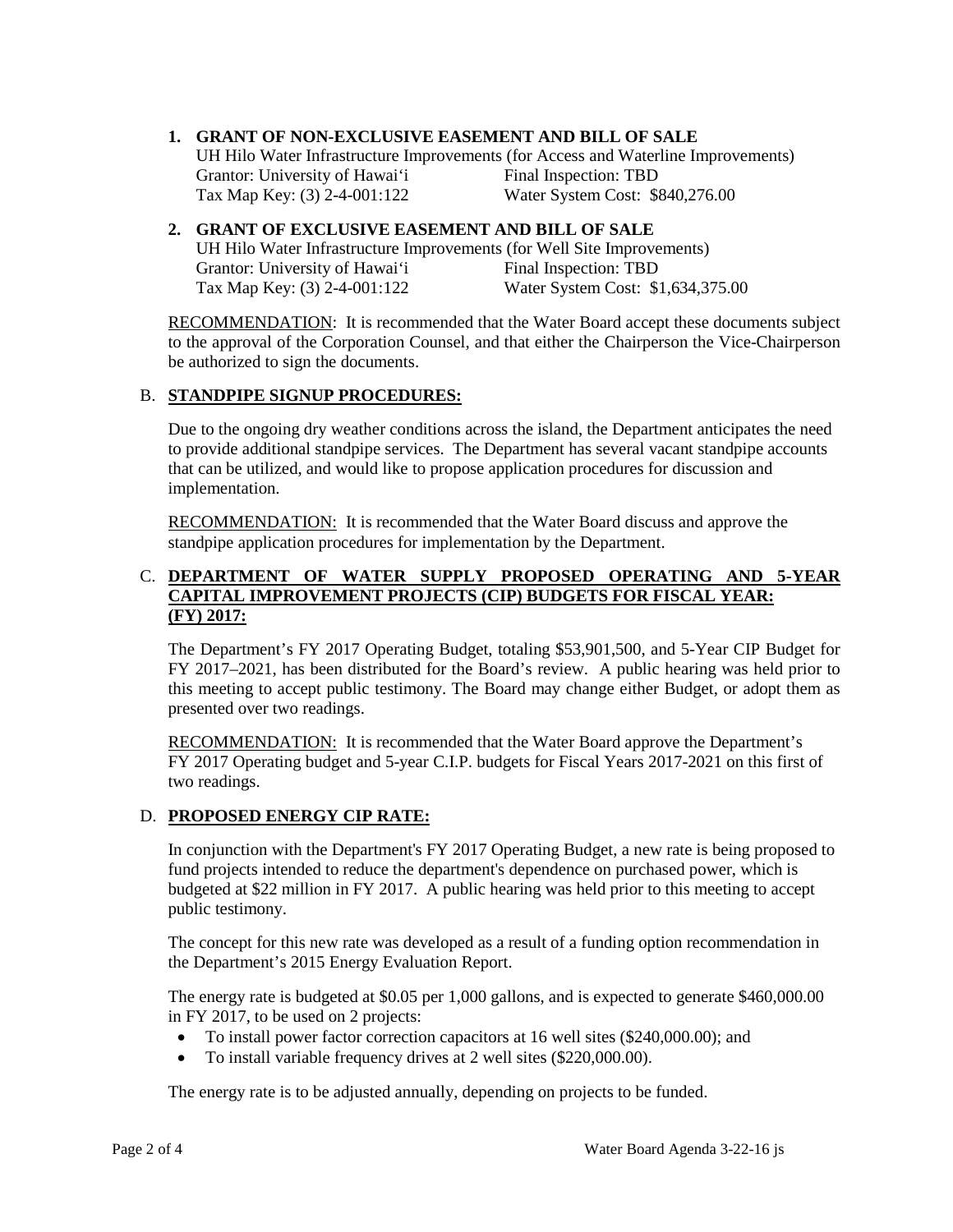**RECOMMENDATION:** It is recommended that the Board approve the Department's new Energy CIP rate, beginning in FY 2017 at \$0.05 per 1,000 gallons. The rate will be adjusted annually, based on energy-saving projects proposed by the Department for the year.

### E. **UPDATE RE: NATIONAL PARKS SERVICE'S PETITION TO DESIGNATE KEAUHOU AQUIFER AS A GROUND WATER MANAGEMENT AREA:**

For discussion and possible action.

# F. **EXECUTIVE SESSION RE: NATIONAL PARKS SERVICE'S PETITION TO DESIGNATE KEAUHOU AQUIFER AS A GROUND WATER MANAGEMENT AREA:**

 Hawai'i Revised Statutes, Sections 92-4, 92-5(a)(2), to discuss mediation as directed by the Commission on Water Resource Management regarding the National Park Service's petition to designate Keauhou Aquifer as a Ground Water Management Area, and for the purpose of consulting with the Water Board's attorney on questions and issues pertaining to the Water The Water Board anticipates convening an executive meeting, closed to the public, pursuant to Board's powers, duties, privileges, immunities and liabilities.

# G. **DISCUSSION OF AMENDING DWS RULES AND REGULATIONS:**

The Board will discuss proposals regarding amendments to DWS Rules and Regulations.

# H. **MONTHLY PROGRESS REPORT**:

Submission of Progress Report of Projects by the Department. Department personnel will be available to respond to questions by the Board regarding the status/progress of any project.

### I. **REVIEW OF MONTHLY FINANCIAL STATEMENTS:**

 Submission of financial statements and information relating to the financial status of the relating to the financial status of the Department. Department. Department personnel will be available to respond to questions by the Board

### J. **MANAGER-CHIEF ENGINEER'S REPORT:**

The Manager-Chief Engineer will provide an update or status on the following:

- 1) Report on Meeting with Big Island Legislative Caucus
- 2) Upcoming AWWA Conference
- 3) Matters of interest to the Board

# K. **CHAIRPERSON'S REPORT:**

Chairperson to report on matters of interest to the Board.

# 8) ANNOUNCEMENTS:

# 1. **Next Regular Meeting:**

 The next meeting of the Water Board is scheduled for 10:00 a.m. on April 26, 2016, at the Department of Water Supply, Operations Center Conference Room, 889 Leilani Street, Hilo, HI.

### 2. **Following Meeting:**

The following meeting of the Water Board will be held at 10:00 a.m. on May 24, 2016, at the West Hawai'i Civic Center, Community Center, Bldg. G, 74-5044 Ane Keohokalole Hwy, Kailua-Kona, HI.